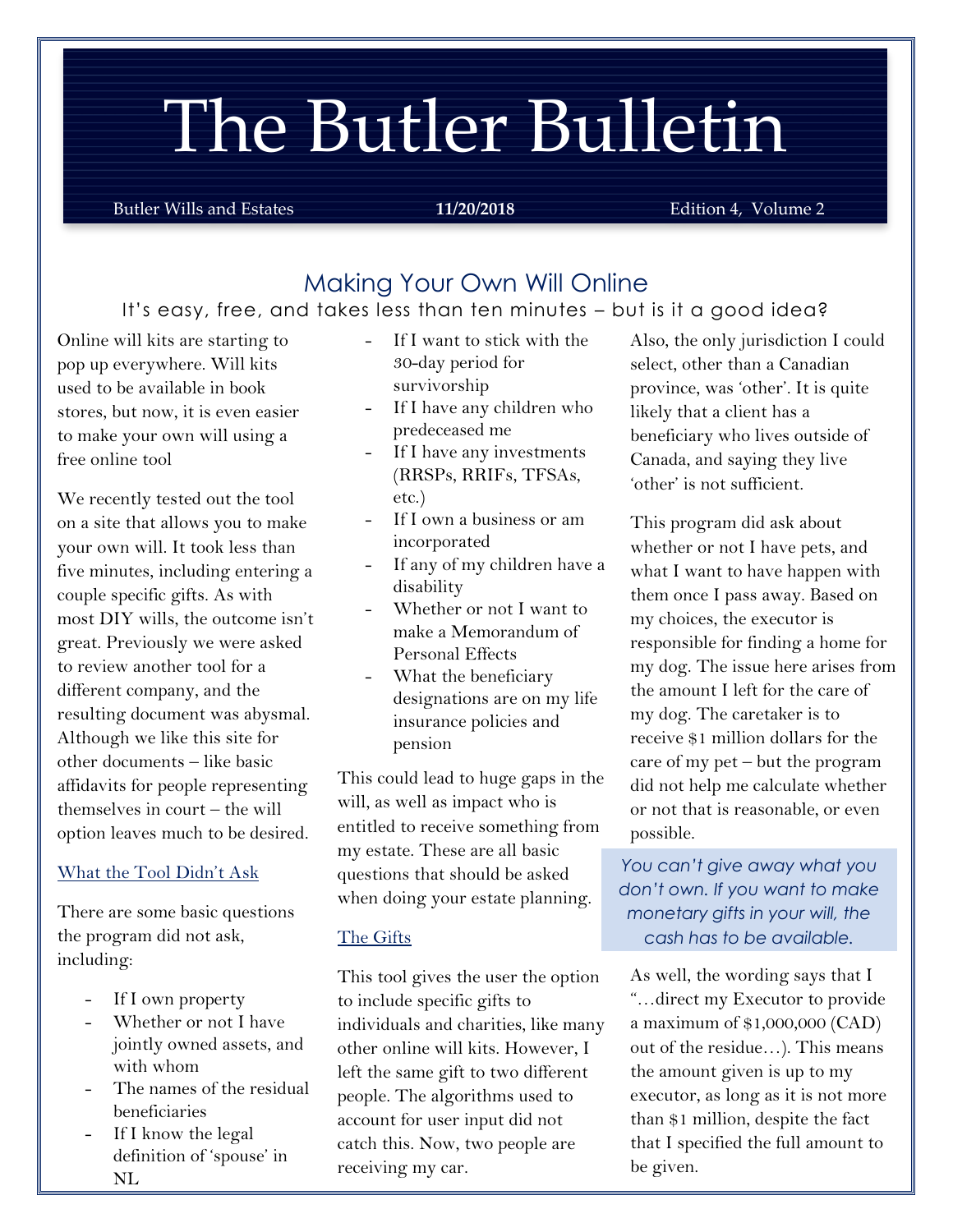#### The Residue

The questionnaire asked if I want to have my parents and my spouse's parents receive my estate if my spouse and child are both gone, to which I said yes. As a result, the document gave a clause that says my estate is to be divided into 100 equal shares, 50 of which go to my parents and siblings, and the other 50 go to my spouse's parents and siblings.

There are several issues here. The first is there is absolutely no reason to divide an estate into 100 equal shares unless there are 100 people each receiving one share. In this case, the number of beneficiaries is not specified. We know that 50 shares are supposed to be divided equally among my parents and siblings, but there is no mention of how many people that is. There could be any number of people involved, so 50 shares might not be divisible by the number of people involved. For example, say I have two parents and five siblings. 50 shares divided by 7 people is 7.14 shares per person. The 7 is easy, but how does an executor give 0.14 shares?

It would be much simpler to say to divide the estate equally between the following people, and name the people you want included.

#### Trust Administration

One of the topics we talk about with clients who have a minor as a beneficiary is whether or not they want the money held in trust to be used for anything

before the children reaches the age of the age of the age of the age of the age of the age of the age of the a<br>The age of the age of the age of the age of the age of the age of the age of the age of the age of the age of

before the child reaches the age at which he or she will inherit. This is called 'encroachment', and it can be set as strictly or as liberally as the client wants. For example, the client may say that the funds are not to be touched, that they can be used for medical emergencies, or that the Trustee has full discretion even if there is nothing left at the end.

In this will, I did not get to choose. The system automatically said amounts held in trust can be used for "the support, health, maintenance, education, or benefit of that minor beneficiary".

*The age of majority is not the same everywhere, and minors cannot inherit. If you want to leave something to someone under the age of majority, it needs to be held in trust.*

#### Incorrect or Missing Information

At the bottom of the will is a place for the Testator and witnesses to sign. There is space for three witnesses, despite the fact that only two witnesses are needed. There is also a short affidavit for one witness to swear that he or she saw the Testator sign the document.

However, there are no instructions. It does not say that both witnesses must be present at the same time, or who should sign the affidavit. If there are three witnesses, it makes sense that all three would then sign the affidavit as well. There are also now instructions about swearing the affidavit in front of a Commissioner for Oaths.

Additionally, there are not any instructions as to how many wills you can print out. Some people think if they sign multiple wills, they can put one away, give one to the executor, and have one at home. However, there can only be one original will, so printing and signing extras is worse than useless.

#### What Went Well

Unlike the last online will kit we tested, there were a few good points about this program. I got to choose the province I live in, and there were no clauses referring to legislation from other provinces. Additionally, the will included powers for the executor, which many will kits ignore.

#### The Verdict

If your goal is to have a piece of paper that says "will" on top, this is a good choice. But, if you want a solid estate plan that will accurately outline what your wishes are, give your family some guidance, and prevent arguments, consider getting a will done by an estate lawyer.

*Getting your will done by an experienced estate planning lawyer involves a lot more than just filling in blanks on a form. The conversation should include a full discussion about your assets, liabilities, immediate family, and potential tax pitfalls.*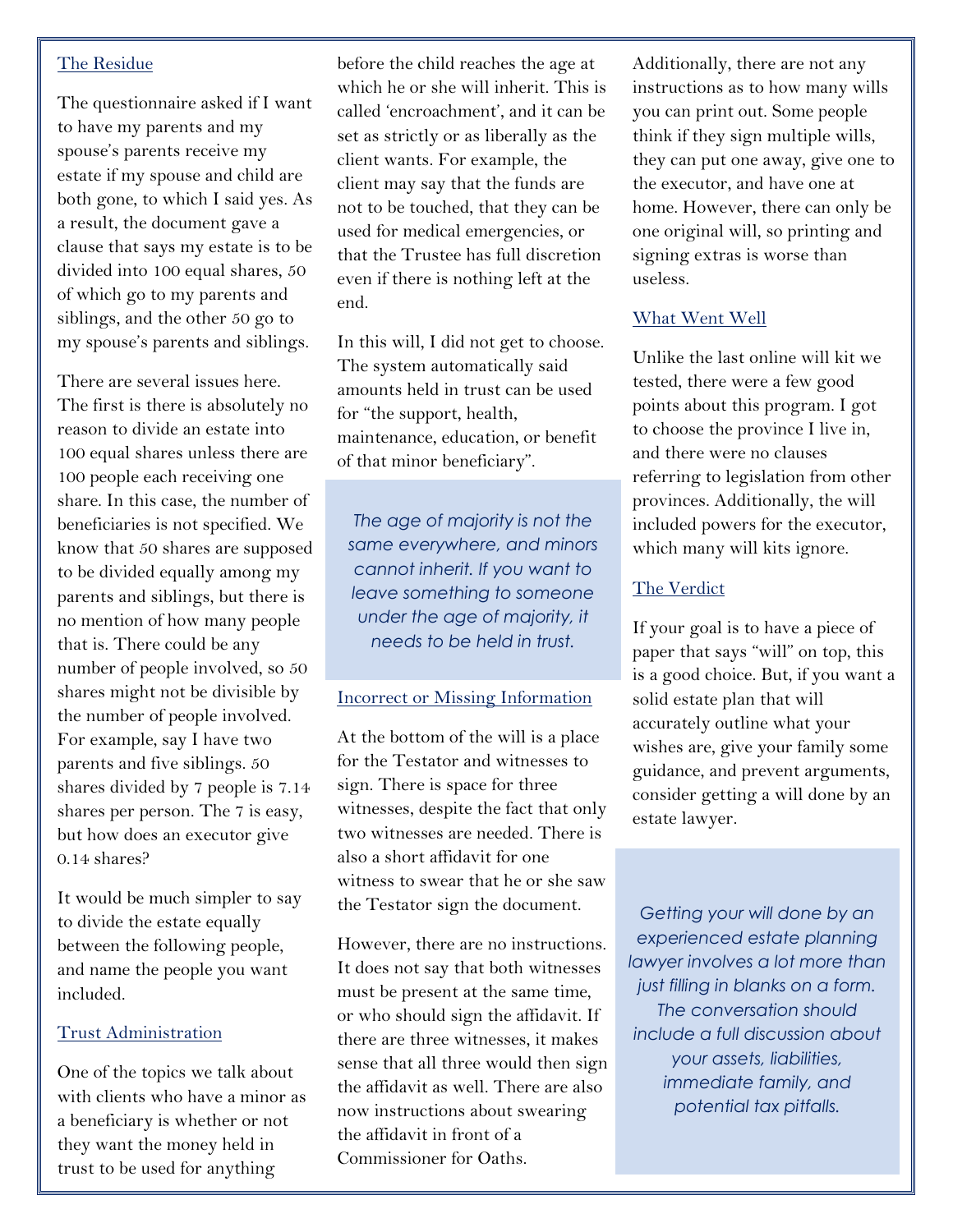### We've updated our website!

We're always aiming to improve our services. Whether you need ongoing legal services or a one-time consultation, we want to provide our clients with as much or as little help as they need. Now, we've added two new options to our menu of services.

#### Ask a Question

Sometimes the questions people have are too complicated to be answered in the newsletter or on Lynne's blog, but they are not quite in-depth enough to require a full hour with a lawyer. To solve this problem, we've added the Ask a Question section to the Resources page on our website. Now users can pay a small fee (\$50) to submit their question, and get an individualized answer from a lawyer. The blog, podcasts, radio show, and newsletter are still available as free resources.

#### Search for an Estate

If you've been looking for a completed estate but don't know where to go, we can complete the search for you. This is an excellent option for people representing themselves in estate litigation who need copies of previous completed probates or administrations, or for those who are looking for more information about an estate situation within their family. All the user has to do is enter the information, and we'll find the documents and forward them on by email. The fee is \$40, which includes the \$20 the Supreme Court charges for copies of documents.

#### **Webinars**

Our popular in-house seminar series is now online. Instead of hosting seminars in our office, we'll be hosting live webinars so people across the country can attend. There will be a session every few weeks, and we'll post the upcoming events on our website and in the newsletter. Don't worry if you can't make it to a session – each webinar is recorded and we will happily send it to you after the presentation is complete.

#### Newsletter Archives

All the past editions of the newsletter are available for download as a PDF, so you can re-read any issue at any time.

Polls and Surveys

For events like seminars and publications like the newsletter, we want to know which estate law topics our readers are interested in. From time to time we will put up polls and surveys to find out which topics are at the top of the list for our readers and viewers to learn about.

Do you have a suggestion for a service or topic? Let us know through our website or by sending an email to [chelsea@butlerwillsandestates.com](mailto:chelsea@butlerwillsandestates.com)

CKOSSMOKD **LOZDE SNEWSNE** 

Affidavit - 4

8- Residue 9- Testator

 $I$ - Capital Gains

Beneficiaries - 5

Across

 $1$ sn $1 - 2$ 

P- Executor

 $3-$  Probate

 $\overline{UMO}$ 

Administrator - 2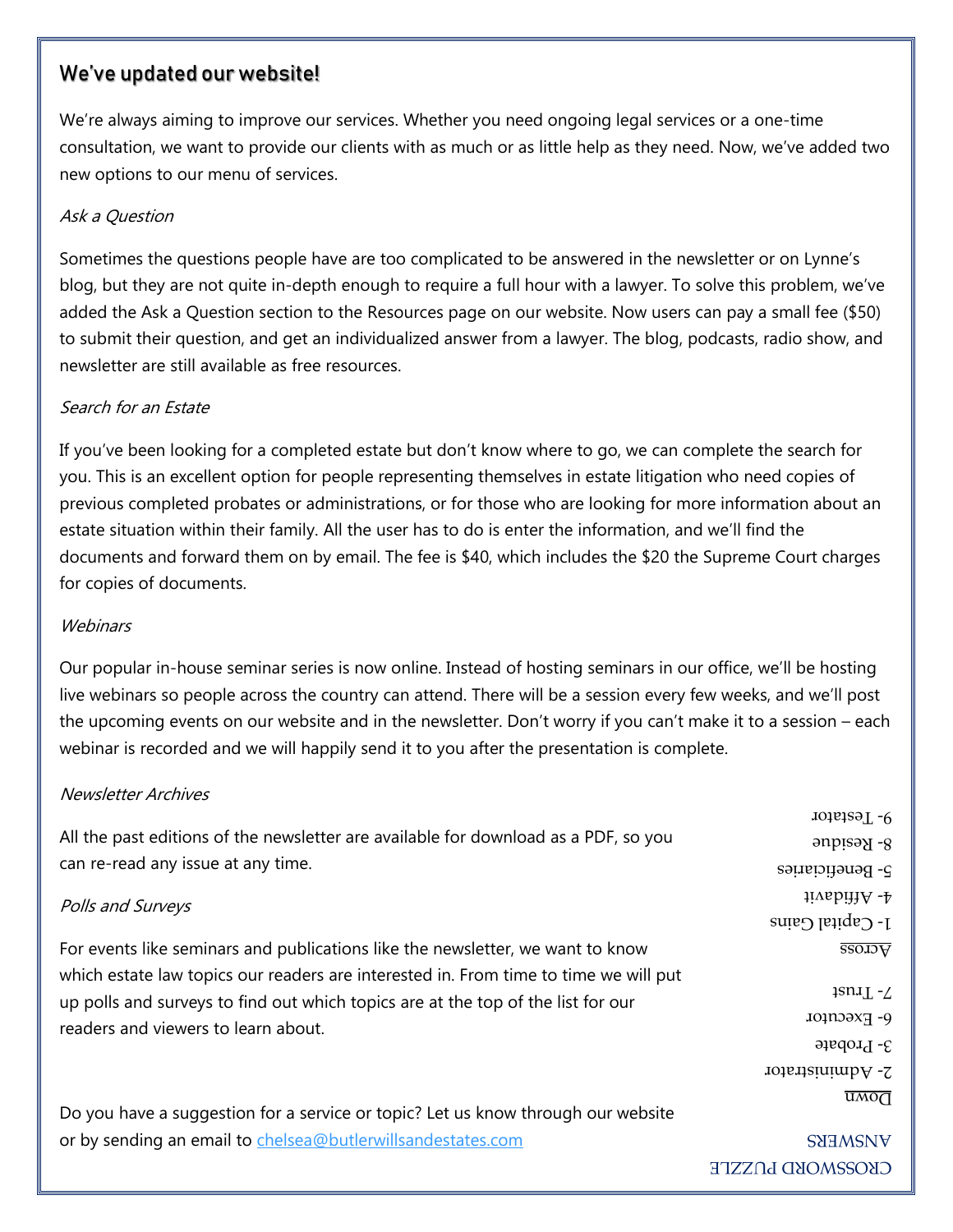# **VOTE FOR ESTATE LAW CANADA!**

Lynne's blog has been providing readers with free, up-to-date, Canadian legal info since 2009. The site has almost 6.5 million views and counting, and we're asking the readers to vote for Estate Law Canada as the best legal blog!

Each year The Expert Institute holds a contest to find the best legal blogs in a variety of categories, and Lynne's blog has been nominated in the Niche & Specialty category.

To vote, visit<https://www.theexpertinstitute.com/legal-blog/estate-law-canada-2/>

Log in to the social media platform of your choice (including Gmail) to cast your vote for Estate Law Canada. All votes are anonymous.

It only takes a few seconds, and all votes are appreciated.

# Question from a Reader

"My mom passed away, and now her husband (my step-dad) says the house is his. But her will says to divide her estate among her children. Doesn't he have to move out?"

Part of the answer depends on whether or not they were legally married. Since you refer to him as her 'husband' it sounds like they were formally married and not common-law.

If your mom and step-dad were legally married, he doesn't have to move out. According to The Family Law Act, that house is their matrimonial home. This means that it belongs to the surviving spouse, whether or not either one of them was married before. As a result, it is not part of your mom's estate, and therefore not governed by her will.

Things are a bit different if they weren't legally married. In Newfoundland and Labrador, common-law spouses do not have any inheritance rights. This means that if the house was registered only in your mom's name, it is now part of her estate, and your step-dad does need to vacate the property.

On the other hand, your mom may have added your step-dad's name to the title of the property, making them joint owners. If this is the case, the house is now his because legally they both owned it.

Another way to add a name to a title is to make the people involved "tenants in common", often referred to as "last man standing". This means that the house divided into portions, with each person owning an equal portion. Between two, this means each person owns half and the last person alive owns the whole property. Since your step-dad is the remaining person, he would own the entire property and does not need to move out.